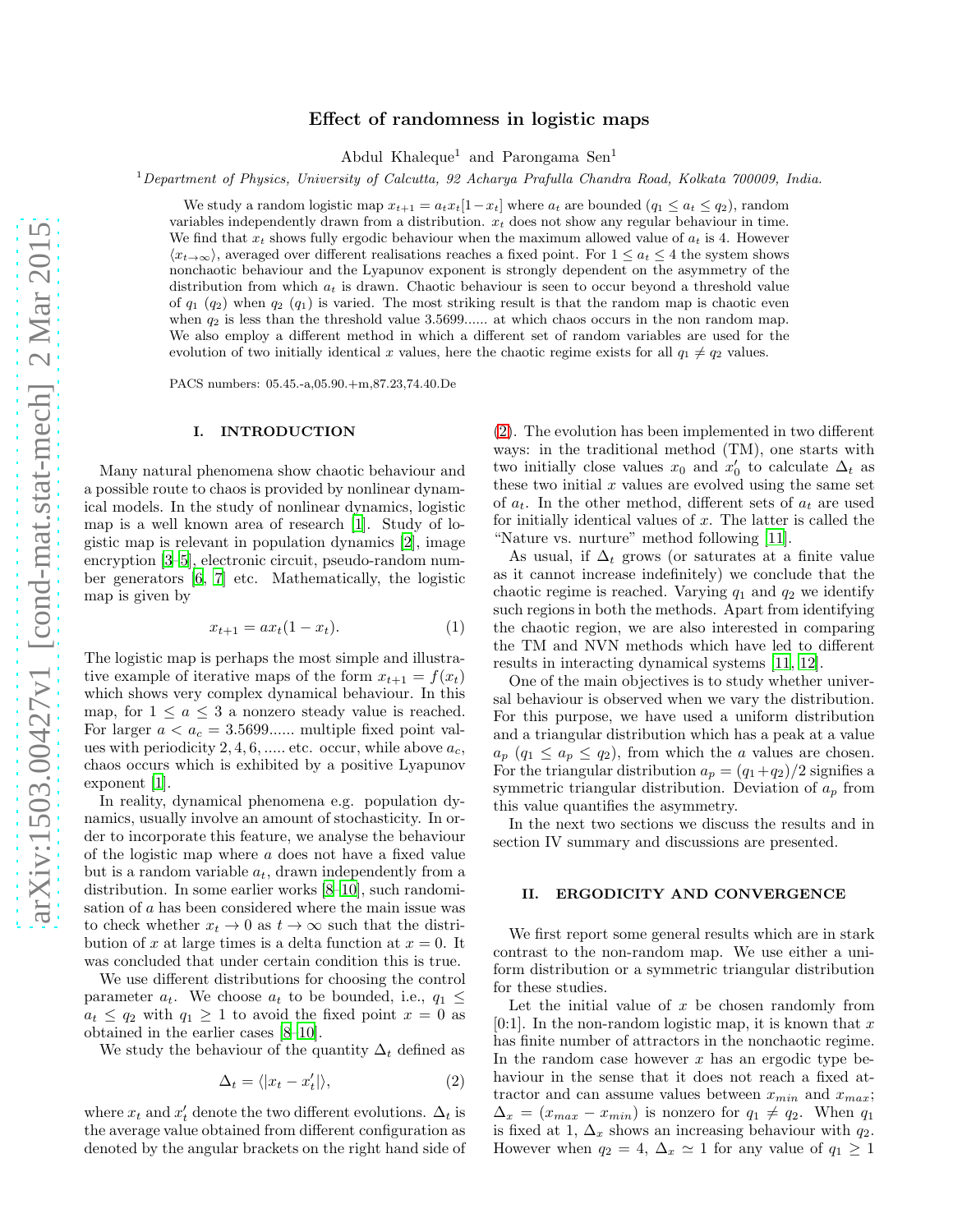showing that the system becomes fully ergodic (fig. [2\)](#page-1-0). The fate of two independent evolutions depends on  $q_1$ and  $q_2$ ; however we note that the average value  $\langle x_t \rangle$  of all such evolution shows convergence and is non ergodic.



<span id="page-1-3"></span>FIG. 1. (Color online) TM results: Two different evolutions of  $x(t)$  in the traditional method. Left panel: uniform distribution; Right panel: symmetric triangular distribution. The steady state values averaged over many configurations also shown (see also figs. [4a](#page-2-0), [4b](#page-2-0)).

It is known that for a fixed value of  $a$ , the non-random logistic map has a fixed point at  $x = \frac{a-1}{a}$  which is stable below  $a = 3$ . For the random case, one can approximate theoretically,

<span id="page-1-1"></span>
$$
\langle x \rangle = \frac{\bar{a} - 1}{\bar{a}},\tag{3}
$$

where  $\bar{a}$  denotes the average value. If we allow the distribution of a to vary between  $q_1$  and  $q_2$ , we find that the value of  $\langle x_t,\rangle$  obtained numerically differs from  $\langle x \rangle$  obtained using eq. [3](#page-1-1) (Table [I\)](#page-1-2). We have shown that while the non ergodicity behaviour is present for both the uniform and symmetric triangular distribution, the deviation of  $\langle x \rangle$  is larger for the uniform distribution compared to that in the symmetric triangular distribution from  $\langle x_{t\to\infty}\rangle$ . Also,  $(\langle x \rangle - \langle x_{t\to\infty}\rangle)/\langle x \rangle$  increases with  $q_2 - q_1$  in the uniform distribution. However, this increase appears to be weaker in case of the symmetric triangular distribution.

## III. RESULTS FOR TM METHOD

#### *1. Non-chaotic regime*

We choose a pair of initial values of  $x$  which are slightly different and allow them to evolve as a function of time (eq. [2\)](#page-0-0). Typical evolutions for  $q_1 = 1$  and  $q_2 = 4$  of two initially close x values are shown in figs. [1a](#page-1-3), [1b](#page-1-3). Although  $x$  does not attain a fixed point value, we find that  $\Delta_t$  indeed goes to zero in an exponential manner for chosen values of  $q_1$  and  $q_2$  (e.g. for  $q_1 = 1, q_2 = 4$ ; see figs. [3a](#page-2-1), [3b](#page-2-1)) signifying regular or nonchaotic behaviour. However, here we find that  $\Delta_t$  varies in a nonlinear manner with  $\Delta_0$ ; precisely,  $\Delta_t \propto \sqrt{\Delta_0} \exp(\lambda t)$ , whereas for



<span id="page-1-0"></span>FIG. 2. (Color online) TM results: The variations of  $\Delta_x$ ,  $x_{min}$ and  $x_{max}$  with  $q_2$  when  $q_1 = 1.0$  (lower panel). The variations of  $\Delta_x$ ,  $x_{min}$  and  $x_{max}$  with  $q_1$  when  $q_2 = 4.0$  (lower panel). Both the figures are for uniform distribution.

non-random logistic map it is  $\Delta_t \propto \Delta_0 \exp(\lambda t)$ . The Lyapunov exponent  $\lambda$  depends strongly on  $q_1, q_2$ ; it shows an increase as  $q_2 - q_1$  is decreased. The value of the Lyapunov exponent is  $\lambda \approx -0.186$  for uniform distribution for  $1 \leq a_t \leq 4$ .

 $\Delta_t$  has been studied for asymmetric triangular distribution for  $1 \leq a_t \leq 4$  (Fig. [3c](#page-2-1)). Here the Lyapunov exponent remains constant upto  $a_p \approx 1.7$  and decreases with  $a_p$  for higher values (Fig. [3d](#page-2-1)). This signifies that as  $a_p$  increases,  $\Delta_t$  vanishes in a slower manner.

<span id="page-1-2"></span>TABLE I. Table for steady state value of x.

| Distribution                                  | Theor. value Actual value                       |                                 |
|-----------------------------------------------|-------------------------------------------------|---------------------------------|
|                                               | $\langle x \rangle = \frac{\bar{a}-1}{\bar{a}}$ | $\langle x_{t\to\infty}\rangle$ |
| Uniform, $1 \le a \le 4$                      | 0.600                                           | 0.499                           |
| Uniform, $3 \le a \le 4$                      | 0.714                                           | 0.636                           |
| Symmetric triangular, $1 \le a \le 4$ 0.600   |                                                 | 0.549                           |
| Symmetric triangular, $3 \le a \le 4$ [0.714] |                                                 | 0.650                           |

#### *2. Chaotic regime*

When  $q_2$  is a variable and  $q_1 = 1$ ,  $\Delta_t \to 0$  as  $t \to \infty$ for any value of  $q_2$ . However increasing  $q_1$ , we note that  $\Delta_{t\to\infty}$  may reach a nonzero value, e.g, when  $q_1 = 3$  and  $q_2 = 4$  signifying a chaotic behaviour. Typical evolutions for  $q_1 = 3$  and  $q_2 = 4$  of two initially close x values are shown in figs. [4a](#page-2-0), [4b](#page-2-0). In this case, the damage saturates to a nonzero value (Figs. [4c](#page-2-0), [4d](#page-2-0) main plot). We have used here either a uniform distribution or a symmetric triangular distribution for  $a_t$ . Saturation value of the damage  $\Delta_{sat} = \Delta_{t\to\infty}$  has been studied for both the distributions for different values of  $q_1$  and  $q_2$ . One can keep  $q_2$  variable and fix  $q_1$  and observe the onset of chaos at a threshold value of  $q_2$  (Fig. [5](#page-3-0) upper panel). Calling this threshold value  $q_2^c$ , we note that  $q_2^c$  is a function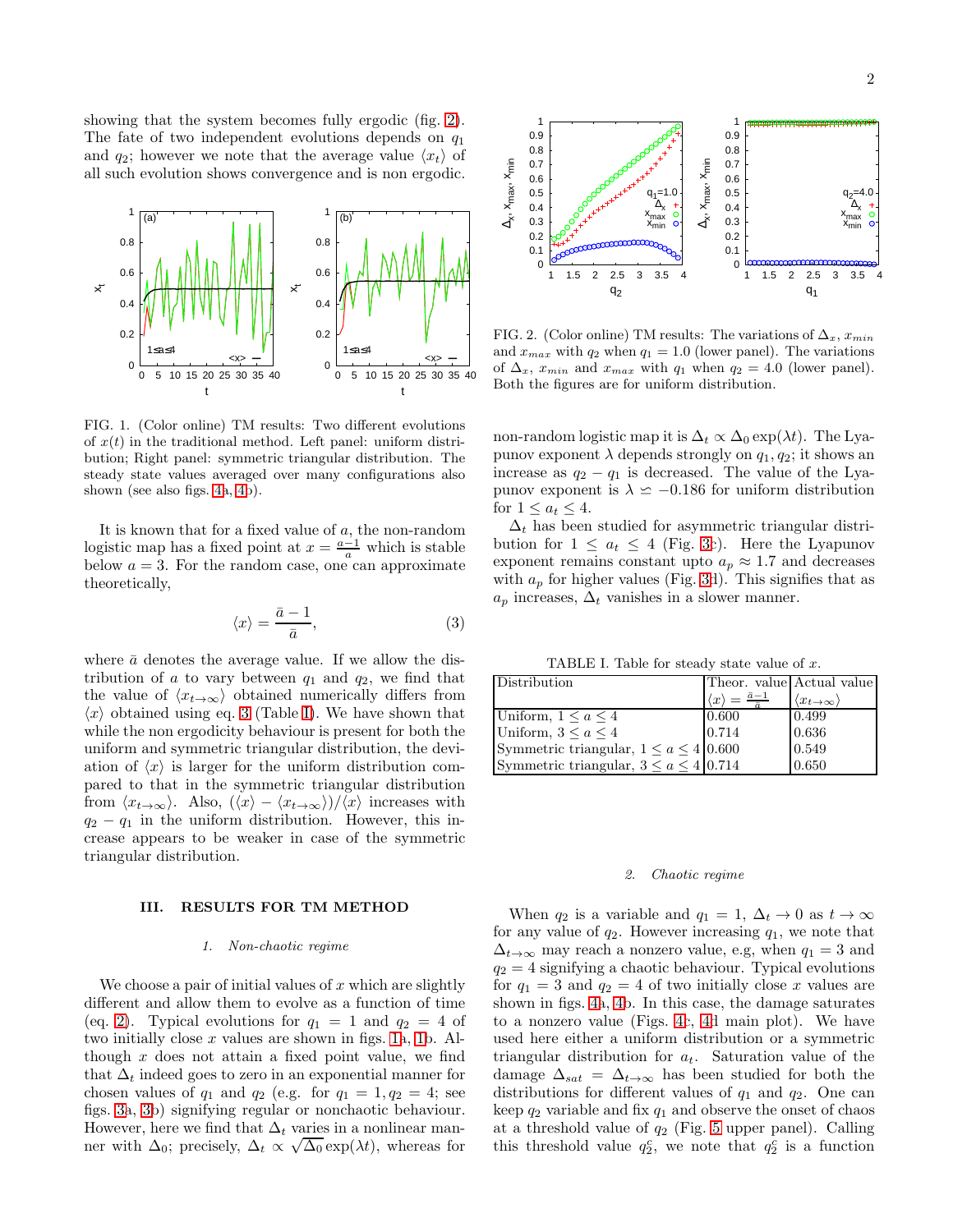



<span id="page-2-1"></span>FIG. 3. (Color online) TM results: (a) Scaled value of damage  $\Delta_t$  against time for uniform distribution, (b) scaled value of damage  $\Delta_t$  against time for symmetric triangular distribution, (c)  $\Delta_t$  against time for the symmetric triangular distribution on [1, 4] with different values of  $a_p$  and (d) the variation of Lyapunov exponent with the value of  $a_p$  for the asymmetric triangular distribution on [1, 4] peaked at  $a_p$ .

of  $q_1$  and decreases with  $q_1$  which is expected. This is true for both distributions (Fig. [5](#page-3-0) upper panel inset). We note that the minimum value of  $q_1$  for the onset of chaos is  $\sim$  2.6 for the uniform distribution and  $\sim$  2.7 for the symmetric triangular distribution. Even for  $q_2 < a_c$ , where  $a_c$  is the threshold value for onset of chaos in the non random map, one can observe a chaotic region for both the distributions. Similarly one can keep  $q_1$  variable and fix  $q_2$  and observe the onset of chaos at a threshold value of  $q_1$  (Fig. [5](#page-3-0) lower panel). Calling this threshold value  $q_1^c$ , we again note that it is a function of  $q_2$  (Fig. [5](#page-3-0)) lower panel inset). What is striking is the presence of a peak at around 3.6 which is very close to  $a_c$ . It is found that for  $q_2 \sim 3.1$ , the minimum value of  $q_1$  required for chaos is  $\sim$  3.0. Note that this is the value above which bifurcations start occurring in the nonrandom map. In fact for  $3.1 < q_2 < 3.6$ , the threshold value  $q_1^c$  is weakly dependent on  $q_2$  and remains  $\sim 3.0$  in the entire region. Above  $q_2 = 3.6$ , however, smaller values of  $q_1$  allow chaos.

## IV. RESULTS FOR THE NVN METHOD

We next discuss the results for the NVN method. In this case, two copies of  $x_t$ , initially identical, evolve independently, i.e., using different random numbers drawn

<span id="page-2-0"></span>FIG. 4. (Color online) TM results: (a) and (b) Two different evolutions of  $x(t)$  in the traditional method in the chaotic regime. The steady state values averaged over many configurations also shown. (c) and (d)  $\Delta_t$  against time for  $q_2 = 4$ . Main plot for  $q_1 = 3$  shows saturation of  $\Delta_t$  at a nonzero value. Inset for  $q_1 = 2$  shows data when  $\Delta_{sat} \rightarrow 0$ . Left panel: uniform distribution; Right panel: symmetric triangular distribution.

from identical distributions. Here also the control parameter is chosen from uniform and symmetric triangular distributions. We find that independent of the values of  $q_1$  and  $q_2$ , the time evolved values of the two copies never converge as long as  $q_1 \neq q_2$ . Both copies evolve with different values at all times (Fig. [6\)](#page-3-1); however, the configuration average of course is the same as that in the TM case.

The damage  $\Delta_t$  as a function of time initially increases and then takes a steady value. The saturation value of  $\Delta_t$  is nonzero for all the different regions of control pa-rameter (Fig. [7\)](#page-3-2) as is expected from the evolution of  $x_t$ . This is again true for both the distributions.

The saturation value of the damage  $\Delta_{sat}$  has been studied. When  $q_1$  is fixed and the upper limit  $q_2 = q$ is varied  $(q_1 < q \leq 4)$ , the value of  $\Delta_{sat}$  increases with q right from  $q > q_1$  as there is no threshold value of the chaos (Figs. [8a](#page-4-10), [8b](#page-4-10)).

If we keep  $q_1 = q$  as a variable  $(q \ge 1)$  and  $q_2$  fixed, the saturation value  $\Delta_{sat}$  shows an interesting behaviour. Up to  $q_2 \sim 3.0$ , it decreases with q. At a critical value of  $q_2 \sim 3.5$ , it shows a non-monotonic behaviour, with a sharp rise close to  $q = 3.0$  before decreasing to zero at  $q =$  $q_2$ . Beyond this critical value of  $q_2$ , the initial decrease in  $\Delta_{sat}$  becomes less prominent and it increases right up to  $q = q_2$  indicating there is a sharp discontinuity of  $\Delta_{sat}$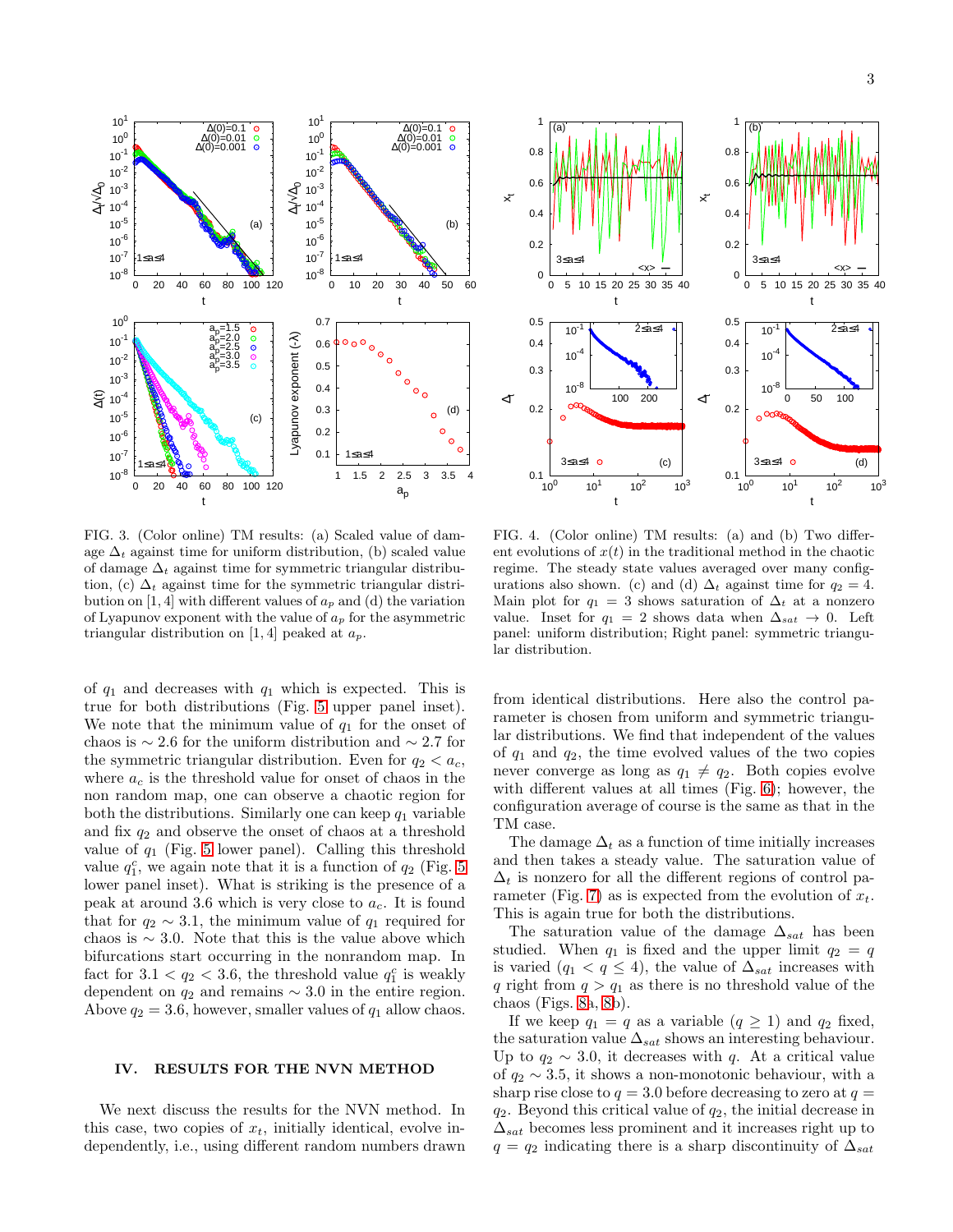

<span id="page-3-0"></span>FIG. 5. (Color online) TM results: Saturation value of damage  $\Delta_{sat}$  shows onset of chaos as  $q_1$  is fixed and  $q_2$  varied (upper panel);  $q_2$  is fixed and  $q_1$  varied (lower panel). Insets show variation of threshold values  $q_2^c$  against  $q_1$  (upper panel inset) and  $q_1^c$  against  $q_2$  (lower panel inset).

at  $q = q_2$  (Figs. [8c](#page-4-10), [8d](#page-4-10)). This behaviour is like that in TM (Fig. [5](#page-3-0) main plot), however the difference is, one has an onset of chaos in TM such that  $\Delta_{sat}$  increases from zero while in NVN, it increases from a nearly constant non-zero value.

One can estimate the maximum possible value of  $\Delta_{sat}$ assuming two completely uncorrelated maps as:

$$
\Delta_{est}^2 = \int_0^1 \int_0^1 (x_1 - x_2)^2 P(x_1) P(x_2) dx_1 dx_2
$$

$$
= \int_0^1 \int_0^1 (x_1^2 - x_2^2 - 2x_1 x_2) dx_1 dx_2
$$

where  $P(x_1)$ ,  $P(x_2)$  denote distribution of  $x_1$  and  $x_2$ . Assuming  $P(x_1)$  and  $P(x_2)$  to be uniform,  $\Delta_{est}^2 = 1/6$ . Therefore the expected value of  $\Delta_{est} = \sqrt{1/6} \approx 0.41$  for uncorrelated maps.  $\Delta_{sat}$  is indeed less than  $\Delta_{est}$  for both NVN and TM.



<span id="page-3-1"></span>FIG. 6. (Color online) NVN results: Two different evolutions of  $x(t)$  in the method. Left panels: uniform distribution; Right panels: symmetric triangular distribution. The steady state values averaged over many configurations also shown.



<span id="page-3-2"></span>FIG. 7. (Color online) NVN results: Damage as a function of time for different regions of control parameter. Left panel: uniform distribution; Right panel: symmetric triangular distribution.

# V. SUMMARY AND DISCUSSION

In summary, we have studied the behaviour of random logistic maps where the parameter  $a$  in eq. [1](#page-0-1) is a random variable.  $x_t$  shows semi or fully ergodic behaviour for such maps, however  $\langle x_{t\to\infty} \rangle$  attains saturation values which differ from the theoretical mean field values as given by eq. [3.](#page-1-1) The deviations are less in case of a symmetric triangular distribution as it has less variance (Table I).

It is known that randomness in linear systems may give rise to chaos [\[13\]](#page-4-11). In the present model, we can